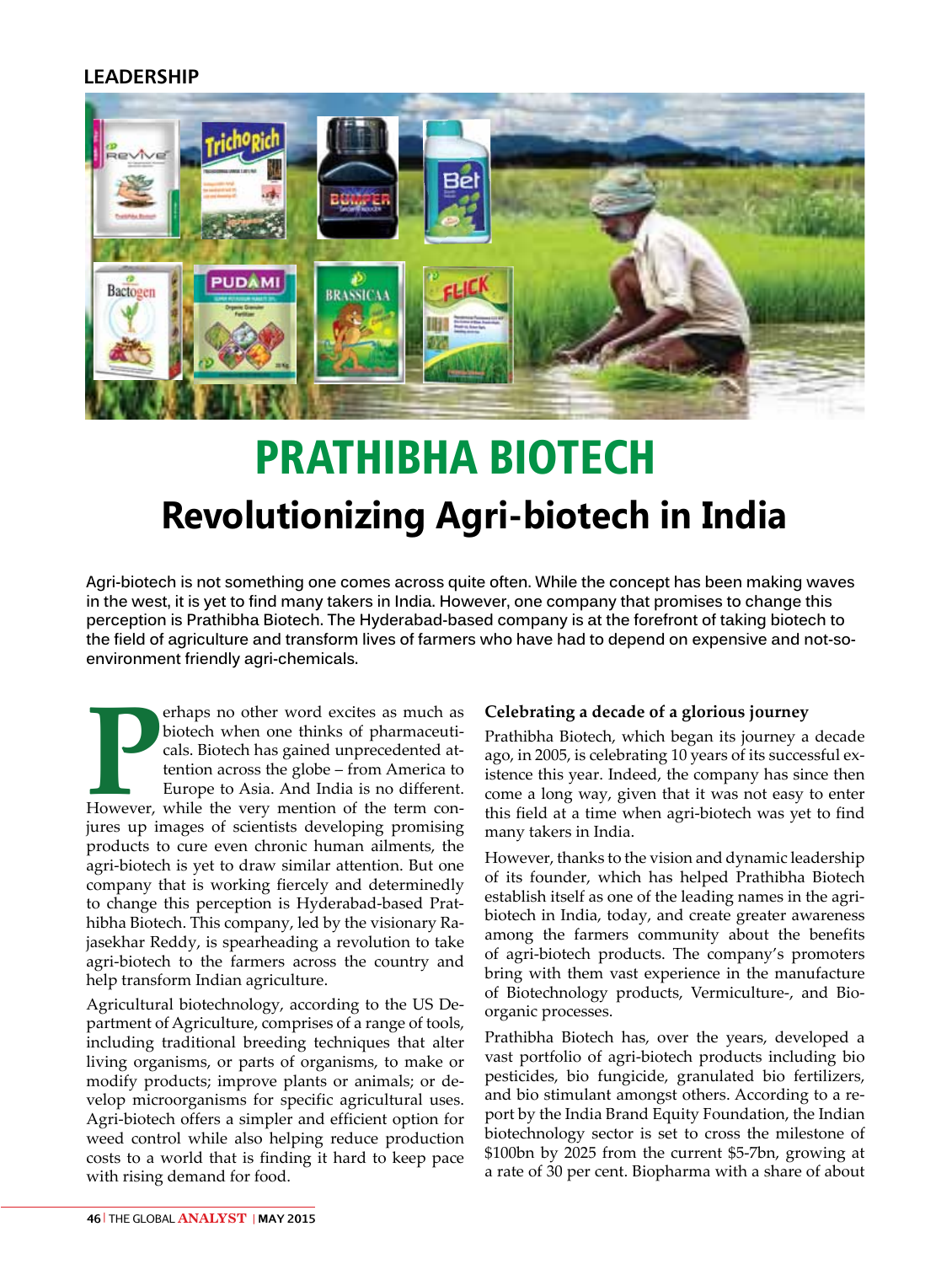## **PRATHIBHA BIOTECH**



"We are aiming to reach the magical figure of Rs.100 crore in sales in the next two years. Once we achieve that, we intend to expand into new markets and geographies, which could see us even enter the foreign shores."

**- E Rajasekhar Reddy, CEO, Prathibha Biotech**

**I**<br>Isla n an exclusive interview with The Global ANALYST, E Rajasekhar Reddy, CEO, Prathibha Biotech, Hyderabad, discusses about what inspired him to enter the hitherto uncharted territory of agribiotech, major milestones reached by his company during its decadelong journey, and his future plans. Read on.

#### **• India does not have too many players in the agribiotech sector. Given, what inspired you to enter this segment?**

There were a couple of developments which had an influence. First and foremost, there has been a growing environmental awareness among the general public, which has transformed the originally supply-driven Agri Bio movement to a demand-driven one. Second, despite the premium pricing of these products, government's support in the form of subsidies to farmers has seeing a growing number of farmers switching over from traditional agro-chemicals to the safe and environment-friendly agri-biotech-products.

In the developing world, many producers farm according to the traditional methods which are comparable to Bio farming but are not certified and may or may not include the latest scientific advancements in Bio agriculture. In other cases, a growing number of farmers have converted to modern Bio Technology methods for economic reasons.

I began my career by joining an agro-chemical company, however, the above-mentioned developments inspired me to enter the Agri-Biotech Sector, first as an employee and then as an entrepreneur. My decision to quit job at an Agri Bio company, after working with it for a few years, was driven by my strong desire to excel as an entrepreneur and create job opportunities for

others. My confidence in the future of agri Bio industry in India and the knowledge gained by me during the course of the employment too played a significant role in my decision to turn entrepreneur. And that's how the seeds for foundation of Prathiba Biotech, an innovation-driven agri-biotech firm, were sown.

#### **How do you define this segment? How does it differ from the traditional agro-chemicals sector?**

Traditional farming was the original type of agriculture, and has been practiced for thousands of years. Forest gardening, a traditional food production system which dates from prehistoric times, is thought to be the world's oldest and most resilient agro-ecosystem.

Artificial fertilizers had been created initially with superphosphates and then ammonia-based fertilizers. These early fertilizers were cheap, powerful, and easy to transport in bulk. Similar advances occurred in chemical pesticides. But these new agricultural techniques, while beneficial in the short-term, had serious long-term side effects such as soil compaction, soil erosion, and declines in overall soil fertility, along with health concerns about toxic chemicals entering the food supply.

Bio-organic farming methods combine scientific knowledge of ecology and modern technology with traditional farming practices based on naturally occur-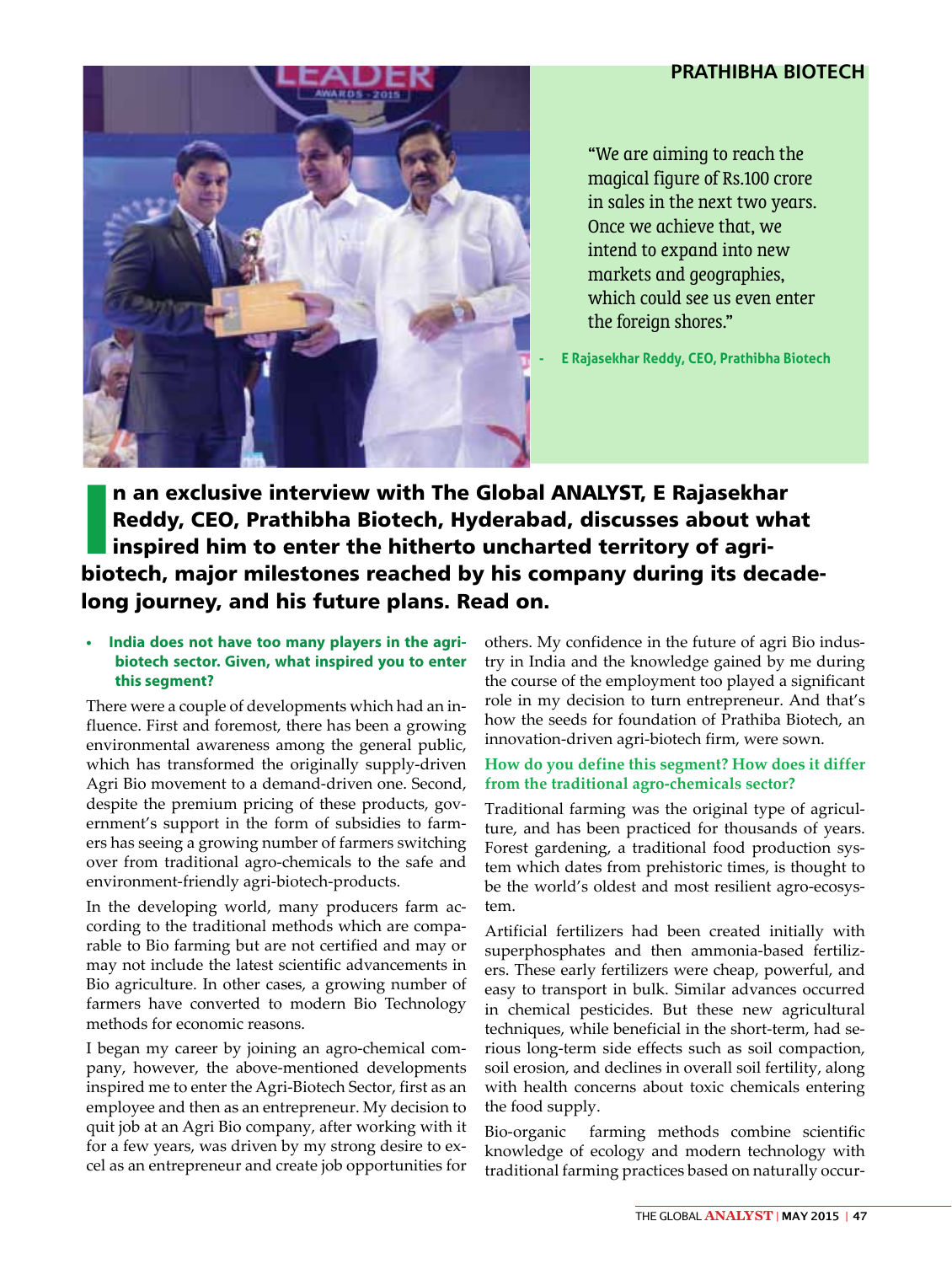## **PRATHIBHA BIOTECH**

ring biological processes. Bio-organic farming methods are studied in the field of agro-ecology. While conventional agriculture uses synthetic pesticides and water-soluble synthetically purified fertilizers, Bioorganic farmers are restricted by regulations to using natural pesticides and fertilizers. The principal methods of Bio farming include crop rotation, green manures and compost, biological pest control, and mechanical cultivation.

While Bio-organic is fundamentally different from conventional because of the use of carbon-based fertilizers compared with highly soluble synthetic based fertilizers and biological pest control instead of synthetic pesticides, Bio-organic farming and large-scale conventional farming are not entirely mutually exclusive. Many of the methods developed for Bio agriculture have been borrowed by more conventional agriculture. For example, Integrated Pest Management is a multifaceted strategy that uses various Bio methods of pest control whenever possible, but in conventional farming could include synthetic pesticides only as a last resort.

#### **What are the major products you're currently offering in the market? Also tell us about how they differentiate from competition?**

Bio Control agents like Pseudomonas Fluorescens, Trichoderma Viride, Bacillus subtilis, Bio pesticides like Bacillus thuringiensis, Verticillium Lecanii, Beauveria Bassiana , Bio Fertilisers like Rhizobium, Azotobacter,Phosphorus solubilising bacteria (PSB), Acetobacter, Vesicular Arbuscular Mycorrhizal (VAM) are the range of products we currently offer. Our advantage over other companies is the selection of right stains suitable for different climates in different regions of our marketing areas, quality output from our R&D lab, and our Branding and Packaging, which is on par with international standards.

#### **How do you view the growth potential of this market?**

Currently, in India, almost all the major MNCs and the domestic companies are manufacturing and marketing Chemical fertilizers and pesticides only. If we consider the size of this market, there is huge scope for Agri Bio sector to become a parallel resource for the farmers, given that it is both environment friendly and is also the right kind of farming in terms of health perspective. The sector has a huge growth potential in the next ten years as the conversion process of the farmer is slow but steady, and it could emerge as a winner one day.

#### **Affordability and availability (of products) are crucial for convincing farmers to switch over to agi-biotech products. What is your view?**

These factors are crucial for any sector and agri-biotech is no different, but as long as you stick to your

basics – that is, marketing and keep producing quality products that deliver superior results for your customers, that is, farmers, more and more farmers will be attracted towards these products, First of all, the neighboring farmer will be more interested after seeing the yield of his fellow farmer, and there lies the key for convincing him considerably for the next season. Once an end user is convinced, others can also be convinced easily.

#### **What are the other challenges in making more farmers switch to these innovative products?**

When compared to chemical products the span of effect of Bio products on soil or crops is not immediate but the impact will be for long time. The cost of Bio products is relatively higher. However, this may change as we constantly strive for manufacturing efficiency, which may help in reducing production cost in the foreseeable future. Another concern is, these products' results vary depending on the climatic conditions. Further, the spraying time needs to be conveyed for different products in different regions for long lasting impact. The high rate of Illiteracy among farmers is also an issue.

#### **How has been your experience in this regard? And, what measures you've taken for penetrating the market?**

Our experience in this regard has been nothing short of a nightmare. When I started this business, I found that farmers are far less literate than what I had expected. Also, our climate has no certainty in any season. These Bio products' results vary depending on the climate.

Regarding our market penetration strategy, we started with a plan instead of going in for a mass campaign. The idea was to just select a small potential area in each district. We concentrated in that area with the help of my field staff in educating the farmers on a daily basis about the benefits of using these products, how to use them and the best times to spray pesticides or apply fertilizers and once the yields are good showcase them to dealers, fellow farmers covert them into our customers for next season. Collecting information regarding potential farmers at village level and conducting village level campaigns were the basic steps introduced by me as part of our marketing strategy, which we keep on implementing till day. This helped us to overcome all the obstacles.

#### **Which are the key markets you currently have a presence in? Do you also have any plans to go for a pan-India presence any time soon?**

We are currently marketing in AP, Telangana, Maharashtra, Karnataka, and Tami Nadu. Hopefully in the near future we will be all over India and into exporting as well.